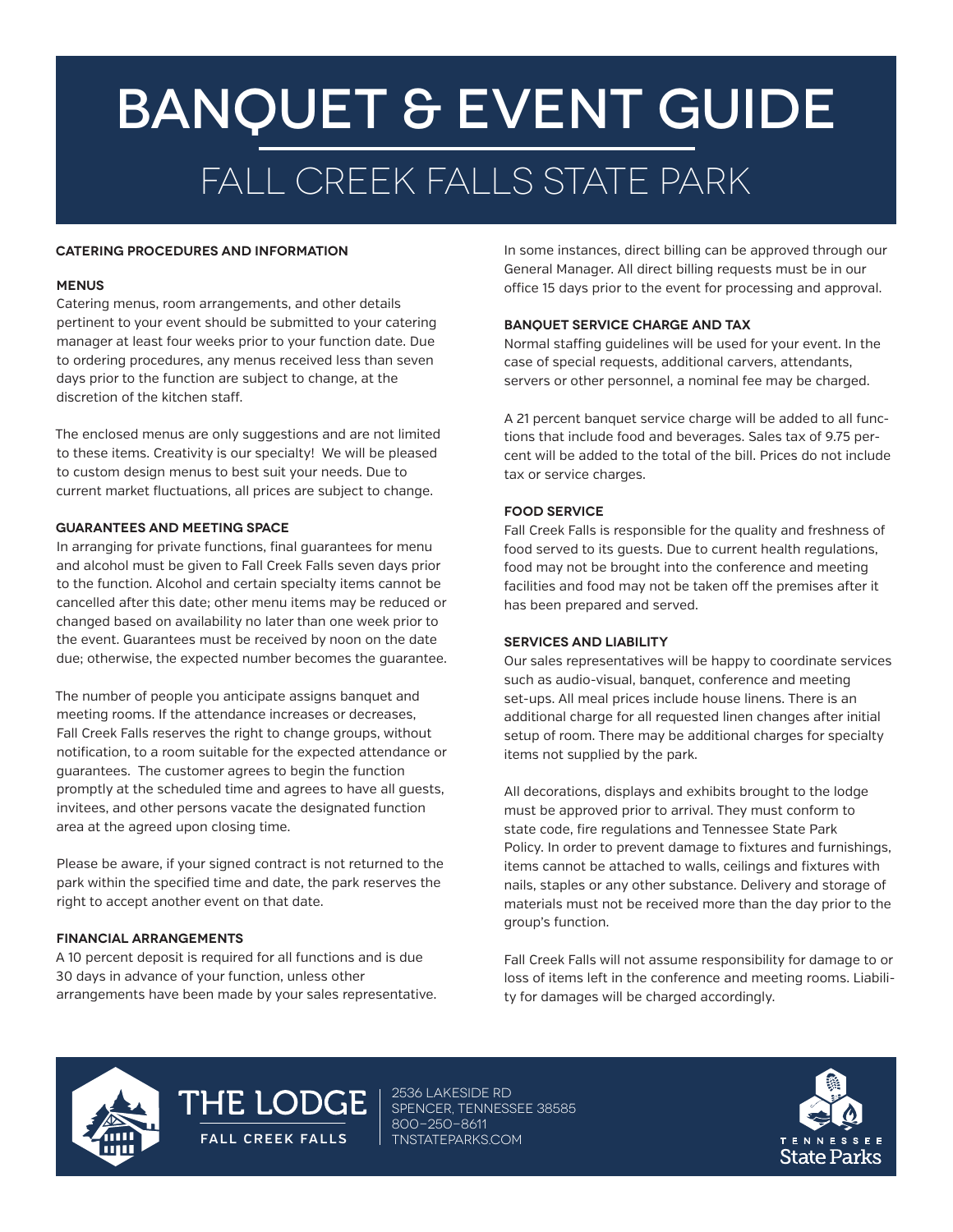THE LODGE FALL CREEK FALLS EVENT VENUES THE LODGE FALL CREEK FALLS EVENT VENUES



1

\*Guest room and catering minimums apply with rental of ballroom space. \*Guest room and catering minimums apply with rental of ballroom space.



2536 LAKESIDE RD<br>SPENCER, TENNESSEE 38585<br>800–250–8611<br>TNSTATEPARKS.COM spencer, TENNESSEE 38585 TNSTATEPARKS.COM 2536 Lakeside Rd 800-250-8611





**Outdoor Lounge**

Outdoor Lounge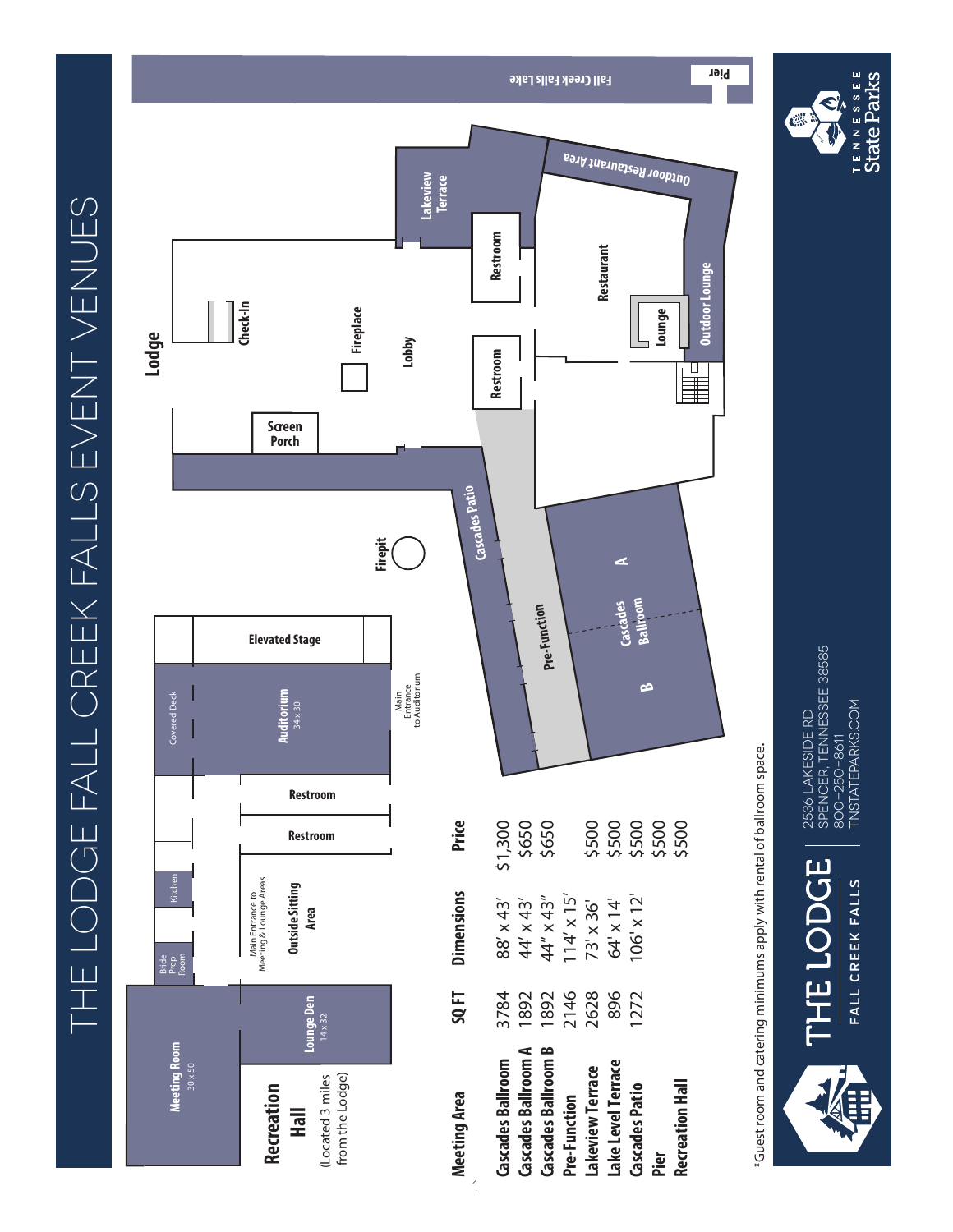# SEATING CHART MEETING ROOM SETUP STYLES

Included in rental fee:

- Custom setup
- Table linen, water station or pitchers on tables
- Skirted registration table
- Clean up

Please note: If custom setup is changed to a different setup within a 12 hour period, a reset fee (per room) will apply.

No outside food, beverages or snacks are allowed in the meeting spaces.

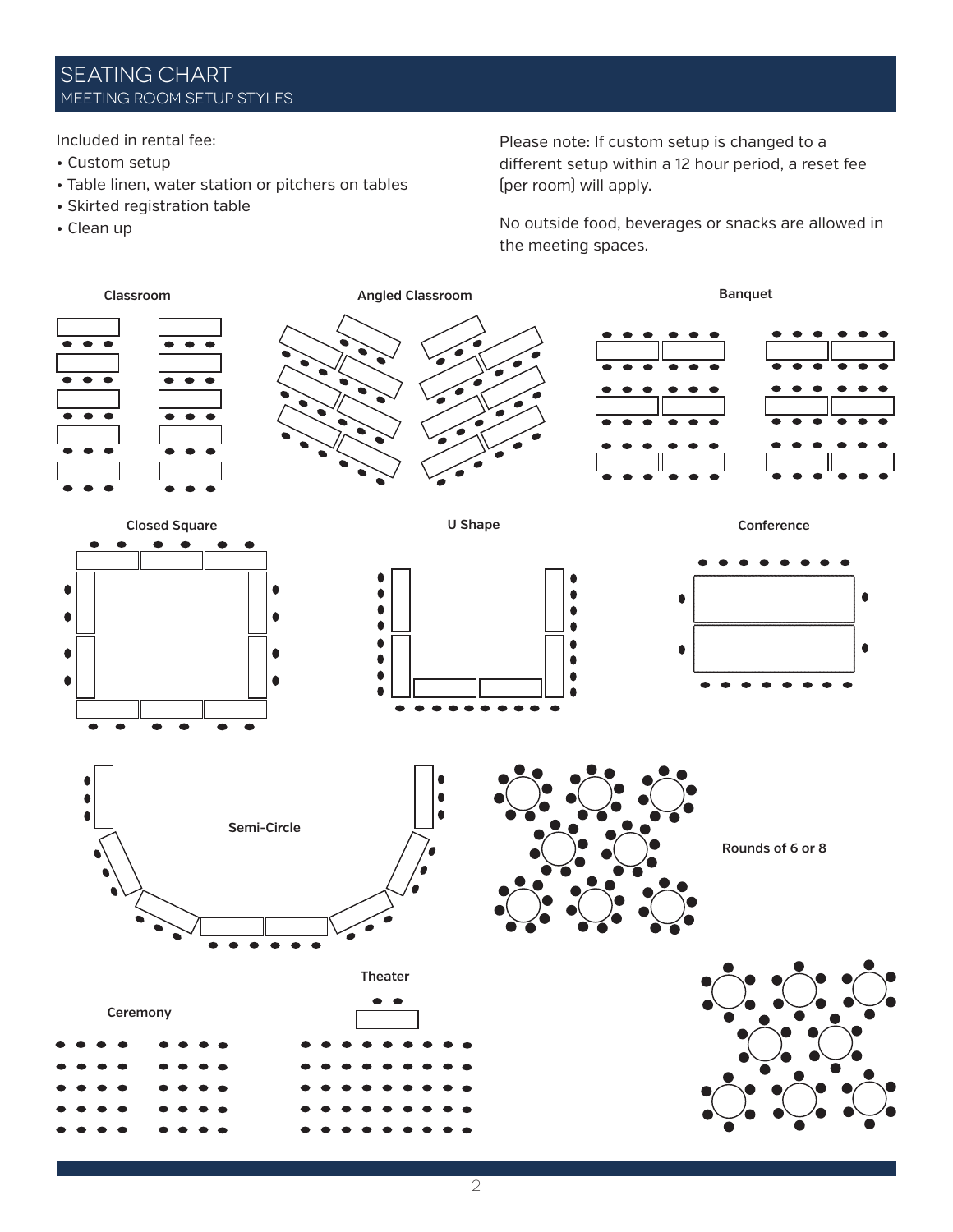# Fall Creek Falls lodge and conference center Audio / Visual Support Equipment

Fall Creek Falls offers a range of audio/visual equipment to enhance your meeting or event. Please make your selections and advise the Banquet Coordinator of your needs. Specified equipment will be included in your contract and billed to you.

#### **All prices are per day.**

| • LCD Projector                                     | \$90.00        |
|-----------------------------------------------------|----------------|
| • Cordless Microphone                               | \$35.00        |
| • Lavaliere Microphone                              | \$35.00        |
| • Extension Cord with Power Strip                   | \$20.00        |
| • Conference Phone                                  |                |
| (fee refundable on return)                          | \$55.00        |
|                                                     | \$10.00        |
|                                                     |                |
| • Dry Erase Board with Eraser and Markers           | \$45.00        |
| • Flip Chart with Pad                               | \$25.00        |
| • Flip Chart Stand (no paper)                       | \$10.00        |
| • Freestanding Easel                                | \$15.00        |
| • Tall Podium with built in Speaker/Mic             | \$65.00        |
| • Stand-up Podium                                   | \$25.00        |
|                                                     |                |
| • Staging [4'x8' sections]<br>\$80.00 PER SECTION   |                |
| • Flags (U.S. and Tennessee State)                  |                |
| • Napkins-Black or White                            | \$.50 EACH     |
|                                                     |                |
| • Reset Meeting Rooms<br><b>\$240.00 EACH RESET</b> |                |
| • Bar Set-up                                        | <b>S160.00</b> |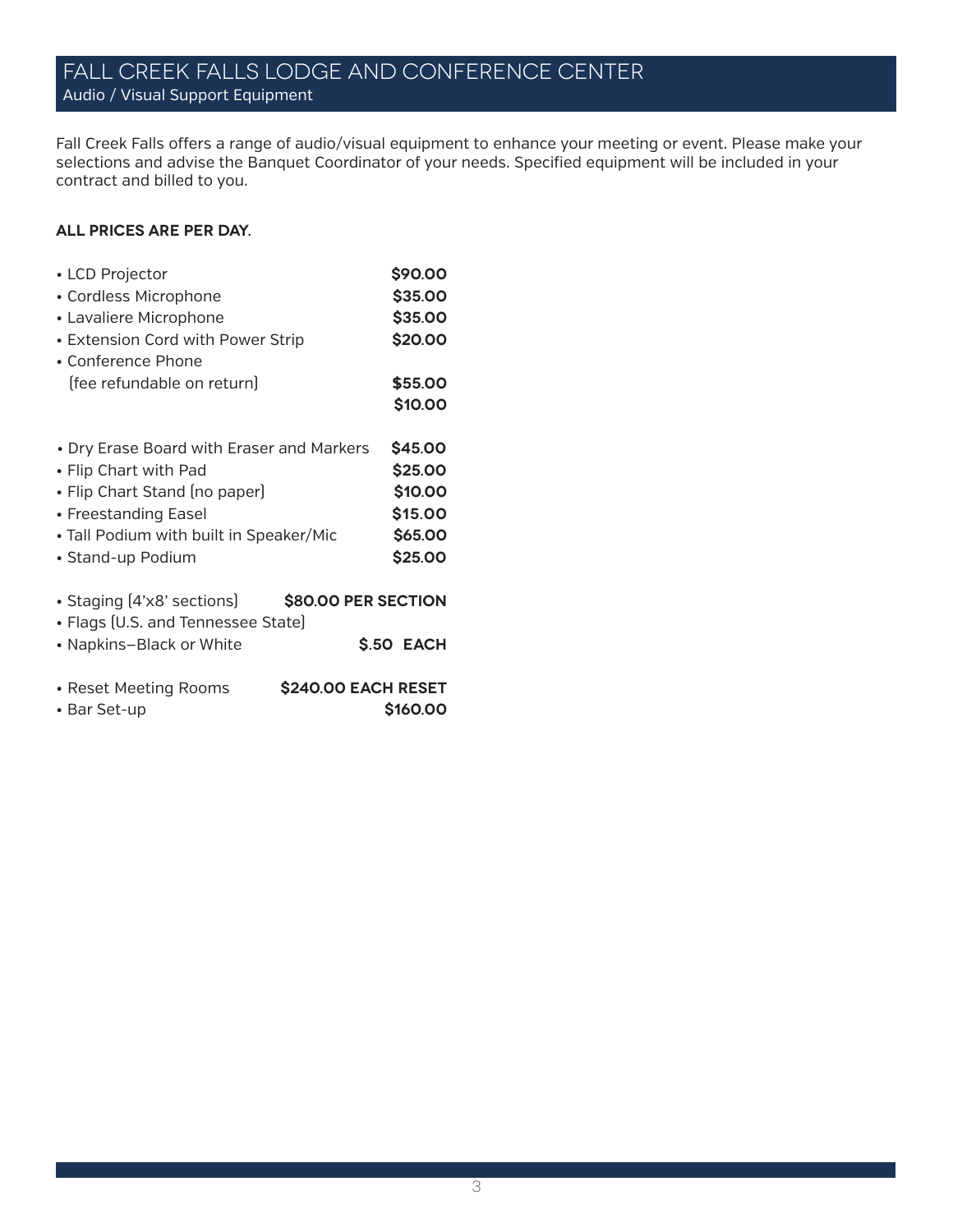#### **Overnight Accommodations**

#### **The Lodge**

- The Lodge offers 85 guest rooms including three suites overlooking Fall Creek Falls Lake
- All guest rooms on floors two and three have private balconies and guest rooms on the first floor have private patios
- Full-service on-site restaurant, lounge and catering available.

#### **Cabins**

- The park offers 30 cabins with fully-equipped kitchens
- All cabins have fireplaces and private patios/decks with grills.
- There are three types of cabins with two or three bedrooms. Each sleeps from six to ten people.
- There are ten pet-friendly cabins

#### **Pavilions**

- The park offers seven rentable pavilions of varying sizes for outdoor events
- All pavilions include picnic tables and charcoal grills while some also offer water and electric
- Each pavilion offers its own unique view and park experience

#### **Park Activities**

- 18 Hole Golf Course. For tee time, visit tnstateparks.com/golf/course/fall-creek-falls
- Kayak, canoe, paddleboard and john boat (trolling motors only) rentals available
- Miles of hiking and bike trails. Maps are available at the visitor center.
- Group park ranger programming is available
- Olympic size outdoor swimming pool is located in the park village (seasonal)
- Canopy challenge course tnstateparks.com/parks/activity-detail/fall-creek falls-challenge-course
- Five gorgeous, unique park waterfalls
- Premium fishing at one of Bill Dance's Signature Lakes: Fall Creek Falls Lake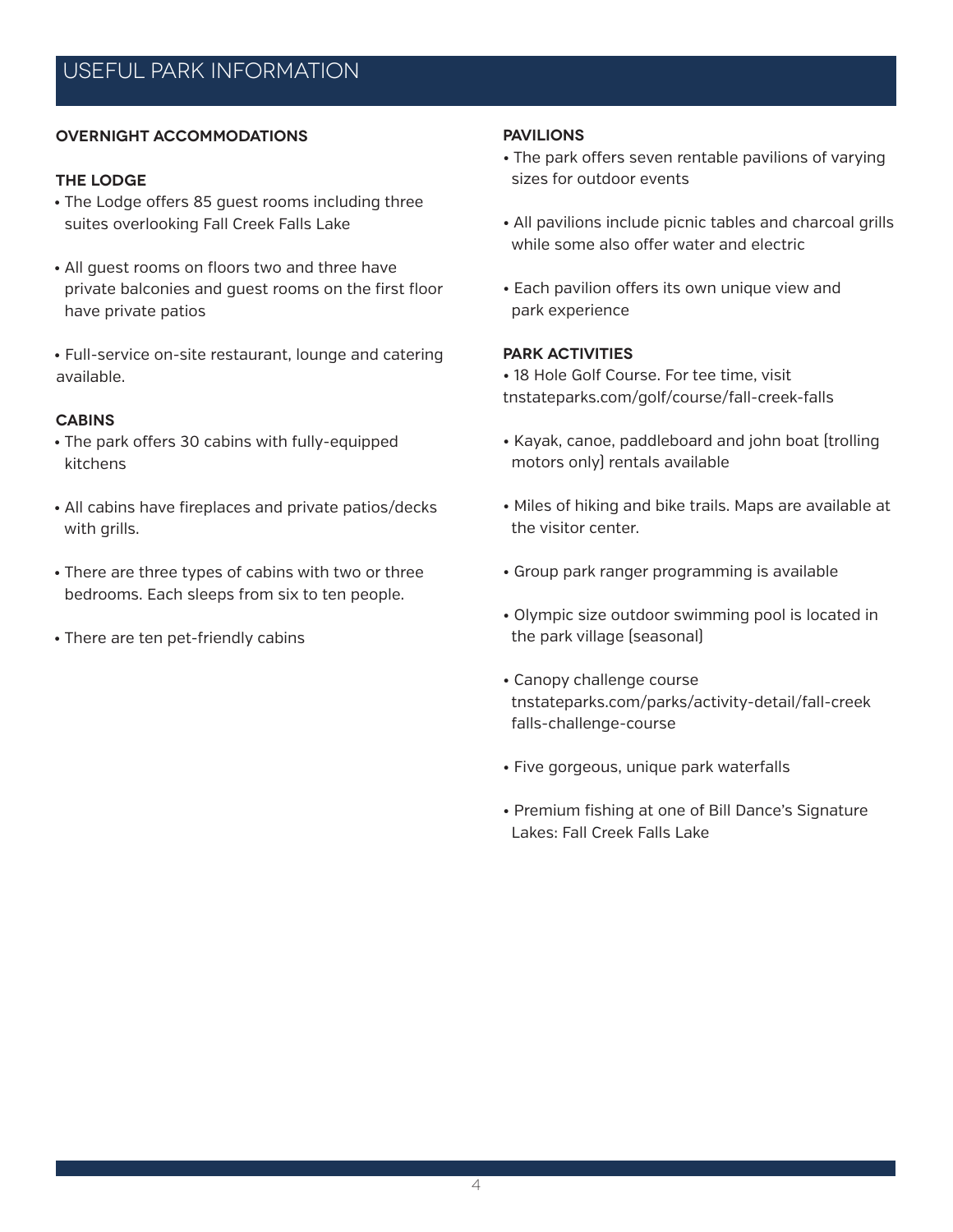#### **THE CONTINENTAL \$11.00** Per Person

Assorted Chilled Juices Assorted Muffins and Breakfast Breads Assorted Fresh Fruit Regular and Decaf Coffee Hot Tea

#### **THE CITY CONTINENTAL \$13.00** Per Person

Assorted Hot Tea

Sausage or Bacon Biscuits (One Biscuit Per Person) Seasonal Assorted Fresh Fruit Assorted Chilled Juices Assorted Cold Cereals Regular and Decaf Coffee

#### **THE COUNTRY CONTINENTAL \$14.00** Per Person

Country Ham and Sausage Biscuits (One Biscuit Per Person) Biscuits with Butter and Jelly Assorted Fresh Fruit Assorted Chilled Juices Regular and Decaf Coffee Assorted Hot Tea

### **FULL HOT BREAKFAST BUFFET \$16.50** Per Person

Groups of 50 or more Country Ham Bacon and Sausage Patties Scrambled Eggs Hash Browns and Grits Hot Biscuits and Gravy Assorted Fresh Fruit Hot and Cold Cereals Assorted Muffins and Breakfast Breads Coffee, Milk, Orange Juice, and Bottled Water

# BREAKFAST OPTIONS A LA CARTE BREAK SELECTIONS

### **COFFEE REGULAR OR DECAF \$12.00** Per Airpot

**\$135.00** Per Five Gallons | **\$260.00** Per 10 Gallons

### **SOFT DRINKS AND WATER**

**\$2.00** Each Assorted Soft Drinks **\$2.50** Each Bottled Water | **\$2.00** Each Gatorade

#### **TEA AND HOT CHOCOLATE**

**\$20.00** Per Gallon Iced Tea **\$2.00** Each Hot Chocolate or Hot Tea

#### **JUICE**

**\$18.00** Per Pitcher Orange, Apple, Cranberry, Grapefruit, and Tomato

**\$18.00** Per Gallon Lemonade or Fruit Punch

### **SPECIALTY PUNCH \$35.00** Per Punch Bowl Yield: Approximately 20-30 4 Oz. Portions

#### **CHRISTMAS RED PUNCH**

A refreshing blend of strawberry daiquiri mix, ginger ale and orange juice garnished with strawberries and kiwi slices.

#### **WHITE WEDDING PUNCH**

A tropical blend of pina colada mix, sprite or 7-up and pineapple juice garnished with tropical fruit.

#### **ISLAND PUNCH**

Orange and pineapple juices blended with ginger ale and pina colada mix with fresh orange slices.

#### **CARDINAL PUNCH**

Tangy cranberry juice sweetened with honey and blended with orange juice, lemon juice, and ginger ale.

#### **PARTY PUNCH**

A flavorful blend of fruit punch, orange juice, and ginger ale.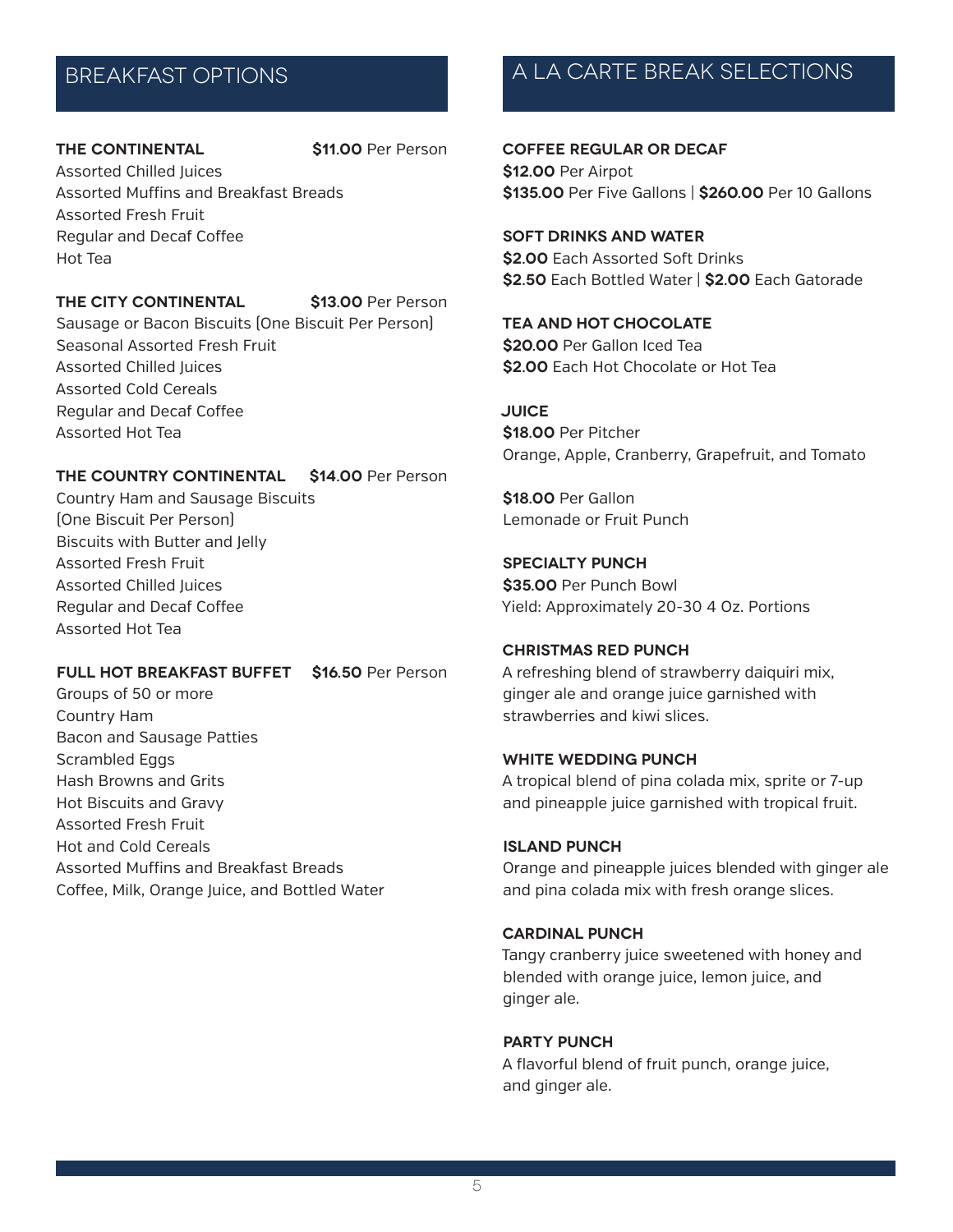| <b>MORNING BREAK</b>                     | \$9.50 Per Person |
|------------------------------------------|-------------------|
| Freshly Brewed Coffee, Regular and Decaf |                   |
| <b>Assorted Chilled Fruit Juices</b>     |                   |
| <b>Bottled Water</b>                     |                   |
| Assorted Danishes and Muffins            |                   |
| <b>Butter and Preserves</b>              |                   |

| <b>AFTERNOON BREAK #1 OPTION S8.00 Per Person</b> |  |
|---------------------------------------------------|--|
| <b>Freshly Brewed Coffee</b>                      |  |
| <b>Assorted Soft Drinks</b>                       |  |
| [Bottled]                                         |  |
| Cookies and Brownies                              |  |
|                                                   |  |

**AFTERNOON BREAK #2 OPTION \$6.50** Per Person Assorted Soft Drinks (Cans)

Cookies and Brownies

**HOSPITALITY BREAK \$6.75** Per Person Pretzels, Trail Mix, and Chips Assorted Soft Drinks (Bottled)

#### **HEALTHY CHOICE BREAK \$9.00 Per Person** Assorted Gatorade, Bottled Water Yogurt Granola Bars Fresh Whole Fruits

**BEVERAGE BREAK #1** \$6.50 Per Person Freshly Brewed Coffee, Regular and Decaf Assorted Hot Tea Assorted Soft Drinks (Cans)

### BREAK PACKAGES SPECIALTY ITEMS Small 50 People | Large 100 People

| <b>ASSORTED SEASONAL FRUIT SKEWERS</b>        |                   |
|-----------------------------------------------|-------------------|
| Small                                         | \$125.00          |
| Large                                         | \$250.00          |
| <b>ASSORTED VEGETABLE TRAY WITH RANCH DIP</b> |                   |
| Small                                         | \$125.00          |
| Large                                         | \$250.00          |
| <b>ASSORTED CHEESE TRAY</b>                   |                   |
| <b>WITH GOURMET CRACKERS</b>                  |                   |
| Small                                         | \$150.00          |
| Large                                         | \$300.00          |
| <b>SNACKS</b> Serves 50                       |                   |
| Potato Chips with Dip                         | \$45.00           |
| Tortilla Chips with Salsa                     | \$55.00           |
| Party Mix or Goldfish Snacks                  | \$55.00           |
| <b>Trail Mix</b>                              | \$65.00           |
| <b>Mixed Nuts</b>                             | \$85.00           |
| Tortilla Chips with Spinach Dip               | \$95.00           |
| Sea Salt Bagel Chips with BLT Dip             | \$95.00           |
| <b>HOT AND FRESH</b>                          |                   |
| 24 Mini Cupcakes                              | \$20.00 Per Order |
| <b>Assorted Muffins and</b>                   |                   |
| Breakfast Breads,                             | \$25.00 Per Order |
| Cookies, Brownies, or Cupcakes                |                   |
| <b>Honey Butter Bisquits</b>                  |                   |
| or Cinnamon Rolls                             |                   |
| Mini Honey Butter Croissant                   | \$25.00 Per Dozen |
| <b>Buttermilk Biscuits</b>                    |                   |
| with Sausage or Bacon                         | \$32.00 Per Dozen |
| <b>Country Ham and Biscuits</b>               | \$40.00 Per Dozen |

Add \$1.00 per person for Bottled Water

# RECEPTION SELECTIONS

### **ASSORTED DELI MEAT TRAY**

| \$250.00 |
|----------|
| \$450.00 |
|          |

| <b>TUNA OR CHICKEN SALAD FINGER SANDWICHES</b> |          |
|------------------------------------------------|----------|
| Small                                          | \$125,00 |
| Large                                          | \$225,00 |
| AI IAAIA AI IIR AI LIBU. IIAI I WA IV          |          |

#### **CLASSIC CLUB SANDWICH TRAY**

| Small | \$200.00 |
|-------|----------|
| Large | \$400.00 |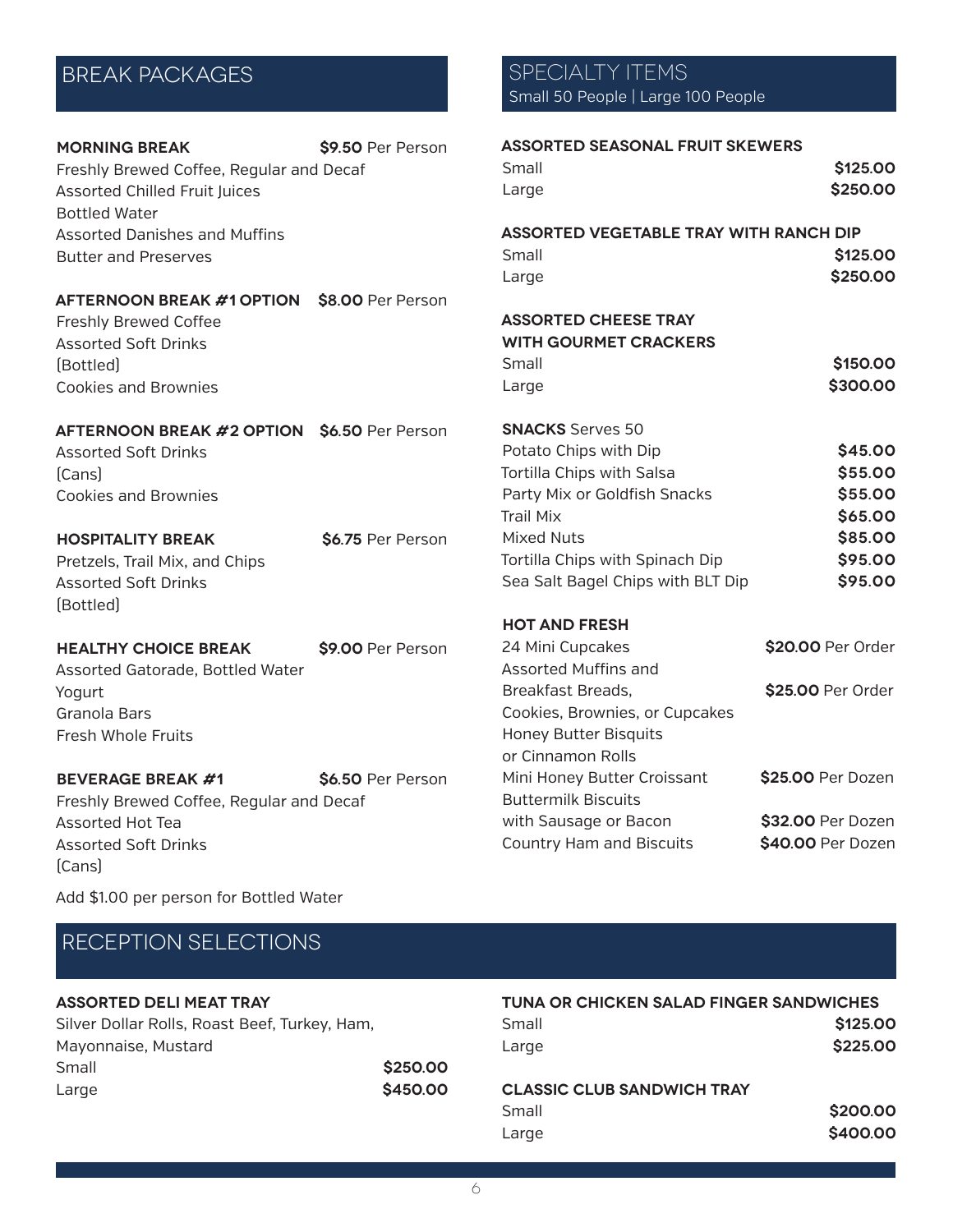# BREAK PACKAGES

#### **ASSORTED RELISH TRAY \$125.00**

Serves 50 Black Olives Queen Olives Pickled Okra Dill Spears Sweet Pickles

#### **APPETIZER SELECTIONS 100 Pieces**

| • Assorted Mini Quiche               | \$165.00 |
|--------------------------------------|----------|
| • Seafood Mushroom Caps              | \$220.00 |
| • Hibachi Beef Skewers with Sweet    | \$200.00 |
| and Spicy Plum Sauce or chicken      |          |
| • Bacon-Wrapped Scallops             | \$275.00 |
| • Chicken Strips with Dips           | \$175.00 |
| • Franks in A Blanket                | \$125.00 |
| • Regular Wings or Hot Wings W/Ranch | \$150.00 |
| • Cheese Stuffed Mushroom Caps       | \$200.00 |

#### **PINEAPPLE TREE**

| Fresh Pineapple, Cantaloupe, Honey Dew, |          |
|-----------------------------------------|----------|
| Watermelon, Strawberries                |          |
| Small: Serves 50                        | \$175,00 |
| Large: Serves 100                       | \$300.00 |

#### **CHOCOLATE FOUNTAIN \$150.00** Per Hour

Serves 50 People **Strawberries** Pretzels **Marshmallows** 

#### **ADDITIONAL ITEMS FOR FOUNTAIN**

| Serves 50 People           | \$55.00 Each Per Bowl |
|----------------------------|-----------------------|
| <b>Cherries with Stems</b> |                       |
| <b>Bananas</b>             |                       |
| Pineapples                 |                       |
| <b>Strawberries</b>        |                       |
|                            |                       |
| Dustacle / Mauslausellause | 600.00.D.J.J          |

| Pretzels / Marshmallows |
|-------------------------|
| Shortbread Cookies      |
| Creampuffs              |

\$30.00 Per Bowl \$40.00 Per Bowl **\$65.00 Per Bowl** 

### **POPCORN MACHINE** \$40.00

Three Bags of Popcorn. Each bag serves 11 people. Each Additional Bag **\$15.00** 

**BENTO BOX \$12.50** Per Person

Choice of One

- Ham
- Turkey
- Roast Beef and Cheese
- Vegetarian Option: Cucumber Spread
- White or Wheat Bread,
- Substitute Bread for Croissant **\$.50** Extra Lettuce, Tomato, Pickle Bag of Chips Whole Fresh Fruit Cookie Choice of Soda or Bottled Water

#### **TUNA OR CHICKEN SALAD ON CROISSANT** \$13.00 Per Person

Lettuce and Tomato Bag of Chips or Fresh Veggies Whole Fresh Fruit Cookie Choice of Soda or Bottled Water

# **SOUTHERN FRIED**

**CHICKEN SNACK \$15.00** Per Person

• Choice Of Three Wings, Two Legs, or Two Wings and One Leg Potato Wedges Biscuit with Butter Cookie

Choice of Soda or Bottle Water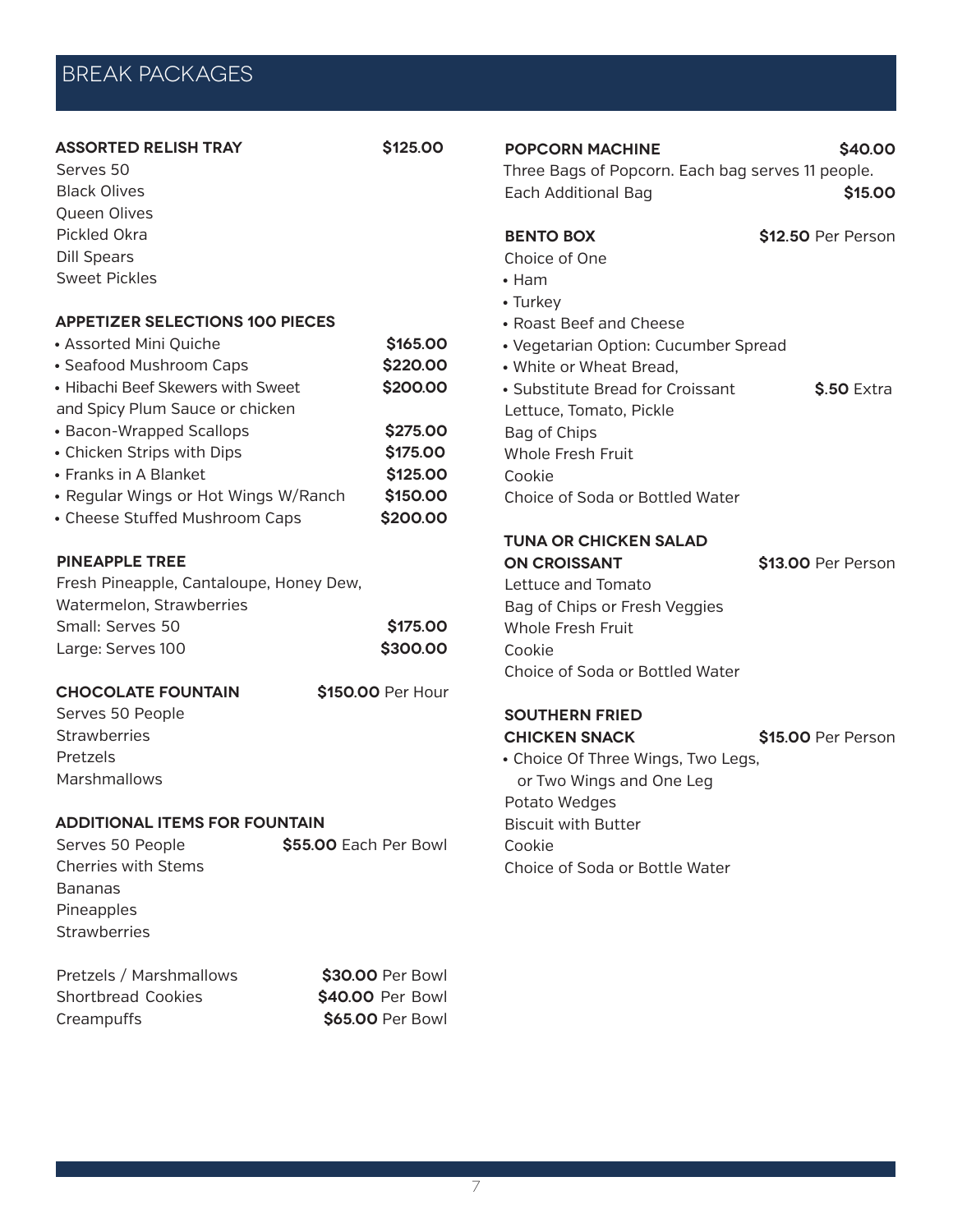### PICNIC PACKAGES Minimum 50 Guests

### **BBQ PICNIC** \$21.95 Per Person

- Pork Ribs, Chicken, and Pork Shoulder
- Baked Beans
- Corn on the Cob
- Coleslaw
- Buns and Cornbread Muffins
- Brownies or Cookies
- Tea and Lemonade

#### **ALL AMERICAN COOKOUT \$15.95** Per Person

- Hamburger and Hot Dogs
- Condiments
- Baked Beans
- Potato Salad
- Coleslaw
- Assorted Chips and Brownies
- Tea and Lemonade
- American or Swiss Cheese **\$.25** extra per person

Prices are based on one trip through the buffet

### LUNCHEON SELECTIONS Minimum 50 Guests

- Selection of Deli Meats and Cheeses
- Lettuce, Sliced Tomatoes, Onion, Pickles
- Condiments
- Tea and Lemonade
- Choice of Chicken or Tuna Salad
- Assorted Breads
- Potato Salad, Pasta Salad, or Coleslaw
- Bag of Chips
- Cookies or Brownies
- Whole Fresh Fruit

#### **SALAD BAR EXTRAVAGANZA \$15.95** Per Person

- Garden Fresh Salad Greens
- Choice of Three Dressings
- Choice of Two Salads Pasta Salad, Potato Salad, or Coleslaw
- Choice of Two Soups Chicken Noodle, Cream of Broccoli, Chicken Tortilla, Potato and Bacon, Vegetable, Vegetable Beef, Chicken Rice, Mushroom
- Tea and Lemonade
- Cookies

Prices Are Based on One Trip Through the Buffet

**Hoagie BAR \$15.95** Per Person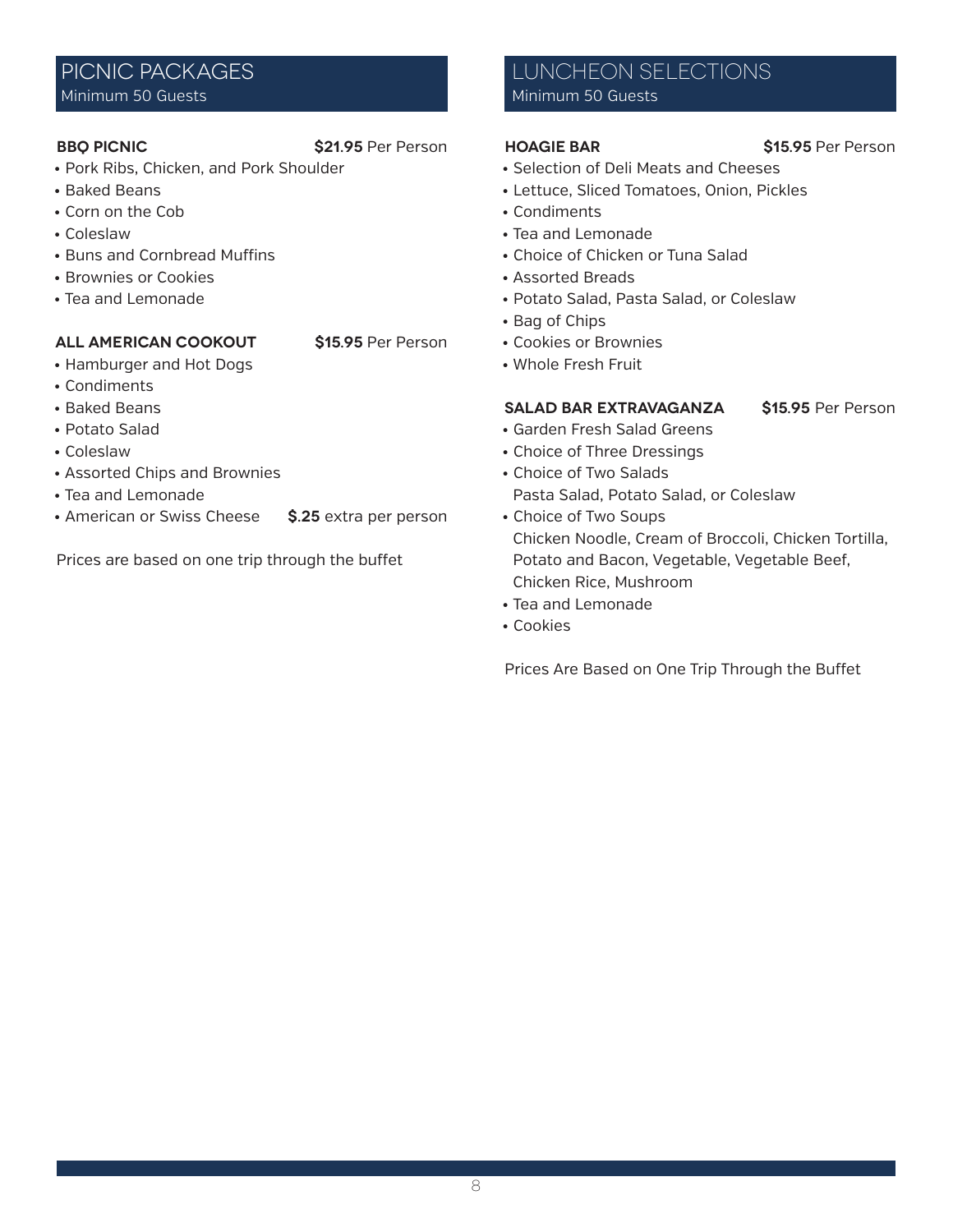## LUNCH OR DINNER SELECTIONS Minimum 50 Guests

#### **BUFFET SELECTIONS - MEATS**

Southern Fried Or Baked Catfish with Hushpuppies Baked or Grilled Boneless Chicken Breasts Baked, Smoked, Or Fried Chicken BBQ Pork, Pork Chops Country Ham, Baked Ham Roast Beef Salisbury Steaks Country Fried Steak and Gravy Meatloaf Turkey and Dressing Lasagna (Meat Or Vegetarian) Spaghetti and Meat Sauce Pasta Selections \*Vegetarian, Vegan, Gluten Free Entrees Available\*

#### **BUFFET SELECTIONS – VEGETABLES**

Carrots Turnip Greens Mashed Potatoes Oven-Roasted Potatoes Baked Potatoes, Scalloped or Au Gratin Potatoes Green Beans Corn on the Cob White Kernel Corn Wild Rice or Rice Pilaf Breaded Okra, Okra and Tomatoes Breaded Squash or Zucchini Baked Squash Baked Apples Yams, Field Peas Green Peas White Beans Pinto Beans Mixed Vegetables Broccoli and Cheese Spinach Hominy Macaroni and Cheese Macaroni and Tomatoes

#### **BUFFET SELECTION – DESSERT**

Apple, Peach Cobbler or Banana Pudding

Cheesecake, Pies, Cherry or Blackberry Cobbler and Cakes Additional **\$2.85**

### **CHOICE OF TWO ENTREES \$18.95** Per Person

Tossed Green Salad Three Vegetables **Breads** One Dessert Coffee and Tea

# **CHOICE OF THREE ENTREES \$21.95** Per Person

Tossed Green Salad Four Vegetables **Breads** Two Desserts Coffee and Tea Add A Vegetable **\$1.25** Per Person Ice Cream Cups for Cobbler **\$1.25** Per Person

**PRIME RIB BUFFET Current Market Price**

Smoked Prime Rib Broccoli Spears or Asparagus Spears Loaded Baked Potato Tossed Salad Dinner Rolls & Butter Cheesecake with Fruit Sauce Tea and Coffee

**SEAFOOD BUFFET Current Market Price**

Crab Legs Baked and Fried Catfish Stuffed Crab, Shrimp Tenders, Scampi Shrimp Hushpuppies, Coleslaw, Fries and Onion Rings Green Beans Tossed Salad Dinner Rolls and Butter Tennessee State Park Banana Pudding Tea and Coffee

Prices Are Based on One Trip Through The Buffet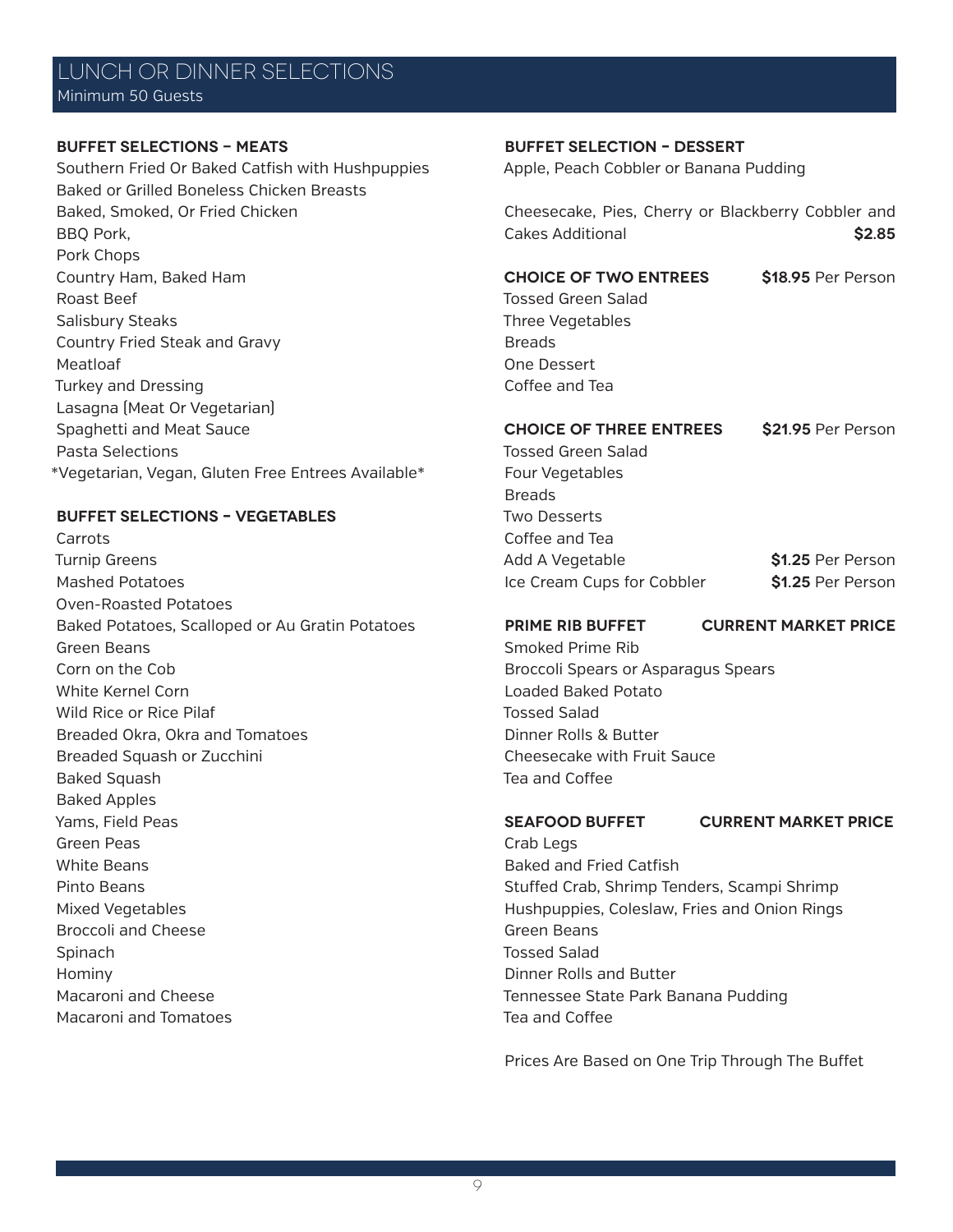# PLATED DINNER SELECTIONS

All Hand-Served Entrees Shall Consist Of No More Than Three Different Selections

#### **SELECT ONE… CURRENT MARKET PRICE**

- 12oz. New York Strip
- 12oz. Ribeye Steak
- 12oz. Prime Rib of Beef
- 8oz. Filet Mignon
- Steak and Lobster

**Or Select One \$20.95** Per Person

- Catfish Filets with Hushpuppies
- Grilled Salmon Steak
- Pork Tenderloin with Plum Sauce

#### **Served With**

Spinach or Caesar Salad Twice Baked Potato Broccoli Spears or Asparagus Spears Dinner Rolls and Butter Choice of Cheesecake, Carrot Cake, Or French Silk Pie Coffee or Tea

**FAJITA BAR \$22.95** Per Person

Flour Tortilla Shells Fajita Seasoned Chicken and Beef with Onions and Bell Peppers Fajita Seasoned Portabella Mushrooms

• Lettuce

• Tomatoes

• Spanish Rice

#### **Toppings and snack Items**

- Sour Cream • Guacomole
- Jalapenos
- Salsa
- Shredded Cheese Refried Beans
- Onions
- Tortilla Chips and Salsa (In Baskets on Tables)
- Cinnamon Chips
- Tea, Water, Coffee
- Add Southwestern Soup **\$2.25** Per Person

# Carving Station Current Market Price

Prime Rib with Rolls, Mayonnaise, Dijon Mustard, Horseradish Sauce Current Market Prices

Taco Shells Taco Seasoned Meat Lettuce Tomatoes **Onions** Jalapenos Sour Cream Shredded Cheese Salsa Southwestern Soup Tortilla Chips and Salsa (In Baskets on Tables) Cinnamon Chips Tea, Water and Coffee Add Refried Beans **\$2.25** Per Person and Spanish Rice Queso Dip

### **HAWAIIAN DINNER \$24.95** Per Person

Choice Of Two

- Hawaiian Chicken
- Grilled Salmon
- Pork Tenderloin with Plum Sauce
- Rice
- Grilled Pineapple
- Grilled Asparagus
- Veggie Kabobs
- Strawberry Mandarin Salad with Balsamic Vinaigrette

Choice Of One

- Key Lime Pie
- Lemon Meringue Pie
- Choice of One
- Pineapple Upside Down Cake
- Lemon Squares
- White Macadamia Nut Cookies

Prices Are Based On One Trip Through Buffet

**TACO BAR \$22.95** Per Person